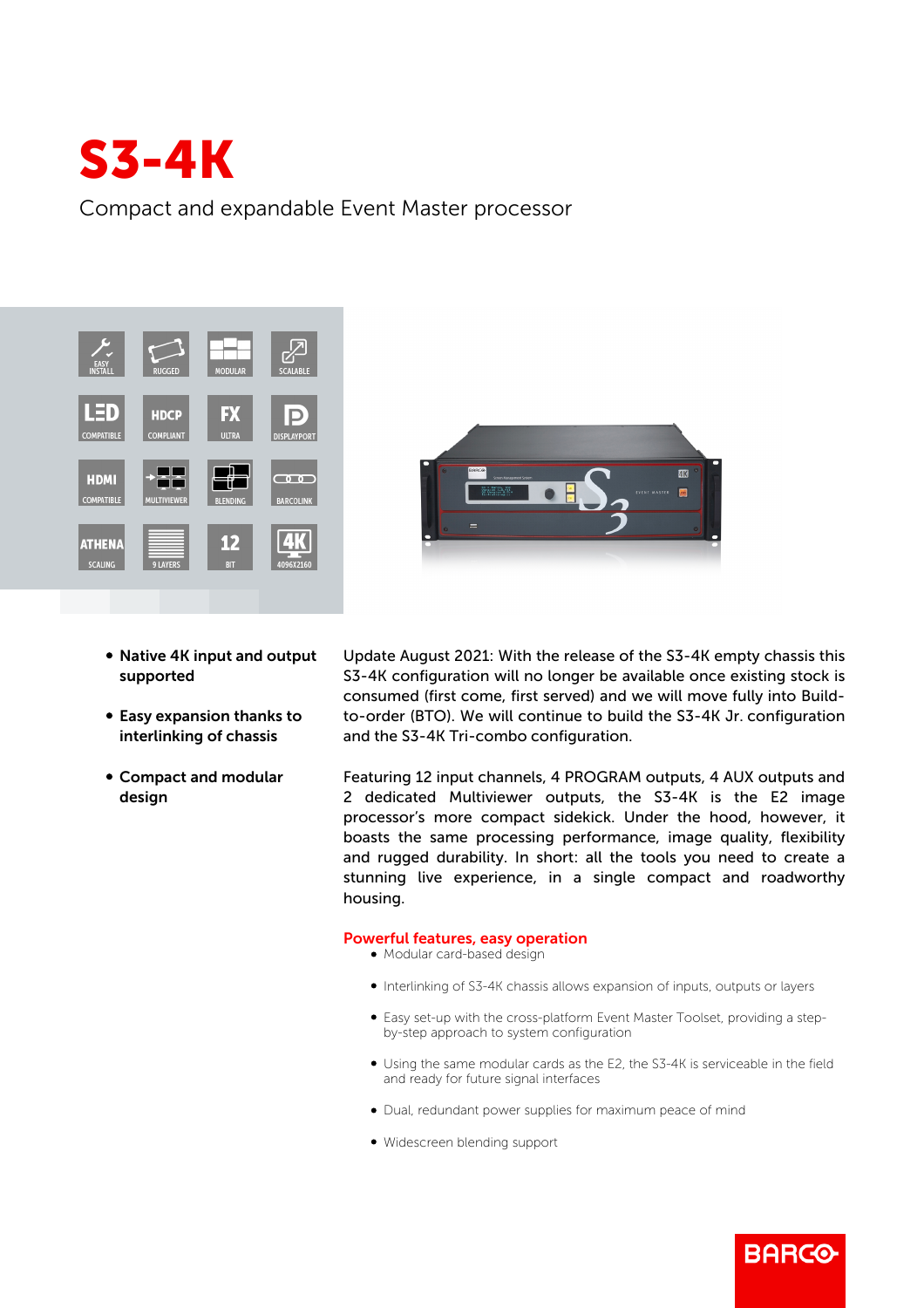| <b>PRODUCT SPECIFICATIONS</b> | <b>S3-4K</b>                                                                                                                                                                                                                                                                                                                               |
|-------------------------------|--------------------------------------------------------------------------------------------------------------------------------------------------------------------------------------------------------------------------------------------------------------------------------------------------------------------------------------------|
| Model                         | NGS-3U                                                                                                                                                                                                                                                                                                                                     |
| Live effects canvas           | Up to 20 megapixels in PVW/PGM or 40 megapixels in PGM only mode                                                                                                                                                                                                                                                                           |
| Video inputs                  | 12 HD inputs via 3 input cards (Event Master series cards)<br>■ Up to 3x 4K inputs - each input card supports up to 4K@60p<br>4x SD/HD/3G SDI<br>$\bullet$ 4x HDMI 1.4a (297 MHz max)<br>4x DisplayPort 1.1 (300 MHz max)                                                                                                                  |
| Video outputs                 | 12 HD outputs via 3 output cards (Event Master Series Cards)<br>■ Up to 3x 4K outputs - each output card supports up to 4K@60 p<br>■ 4x SD/HD/3G SDI (6G reay)<br>4x HDMI 1.4a (297 MHz max)<br>2x HDMI 1.4a for Multiviewer (297 MHz max) or 4x HDMI 1.4a when<br>used as standard output card                                            |
| Genlock                       | Analog reference input/loop on BNC connectors; bi-level and blackburst at SD and tri-<br>level at HD S3D<br>Sync: 4x input Din connector, 2x output Din connector                                                                                                                                                                          |
| Program output                | Up to 12 outputs configurable as single screens or tiled/blended widescreens (preview<br>and Multi-Viewer not available in all configurations).<br>Configurable for up to 12x 2048X1200@60 or up to 3x 4096x2400@60<br>Independent edge blending/feathering control for all four sides.                                                    |
| <b>Scaled Aux outputs</b>     | User-definable from 12x 2048x1200@60 to 3x 4K@60<br>All outputs can be defined as Aux destinations for a total of 12 Aux outputs<br>Output color correction                                                                                                                                                                                |
| Mixers                        | Native resolution background mixer per output screen<br>Independent layer transitions or full Preview/Program transition<br>Flexible layer allocation - 4 mixable or 8 single scalable PIP/key layers<br>assignable to any Program output screen                                                                                           |
| Still stores                  | Up to 100 HD or 25 UHD, depending on the import file size                                                                                                                                                                                                                                                                                  |
| Layer effects                 | Borders (hard, soft, halo) and drop shadows<br>Color effects<br>Strobe, H&V flip<br>Luma, chroma and Cut/Fill keys (not all modes support keying)<br>PIP moves via Keyframes                                                                                                                                                               |
| Multiviewer                   | Flexible user-definable layouts<br>Monitor all Inputs and Outputs, including Preview and Aux<br>Two outputs<br>Dedicated hardware same as E2 Event Master Processor                                                                                                                                                                        |
| Expandability                 | Easily expandable for larger display applications via proprietary links<br>Link units to increase available Inputs and Outputs for larger tiled/blended widescreen<br>applications<br>Expansion via simple linking to 1xE2 or 4x EX chassis, or up to 7 more S3-4K chassis<br>S3-4K ships with the ability to link 8 chassis for expansion |
| <b>HDCP</b>                   | HDCP compliance determined by installed cards.                                                                                                                                                                                                                                                                                             |